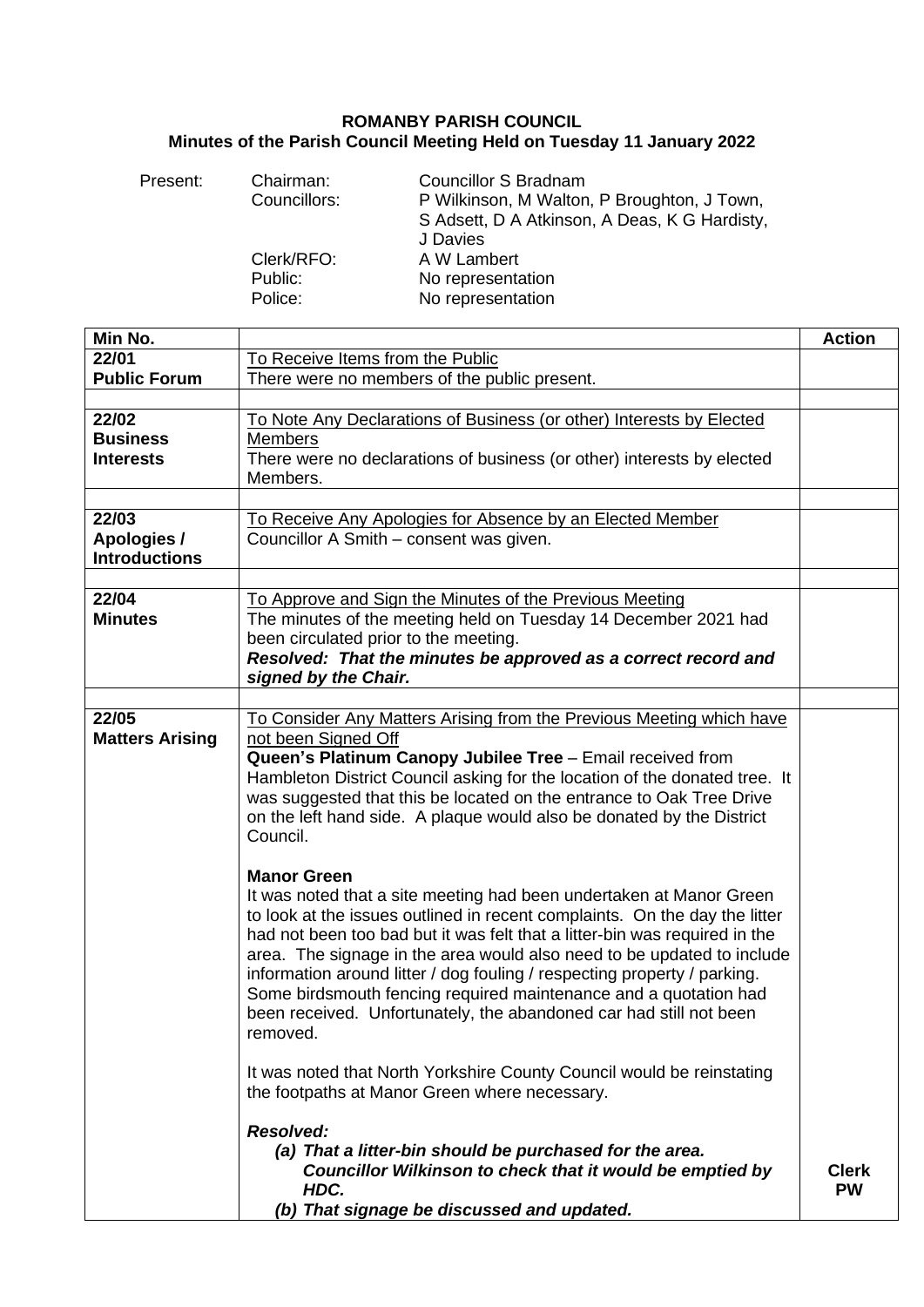|                                                                       | (c) That the draft letter, with some amendments, outlining the<br>issues be sent to Broadacres, Hambleton District Council,<br>North Yorkshire County Council and the Police.<br>(d) That the quotation for the repair to the birdsmouth fencing<br>be put on hold until some of the other issues had been<br>resolved.<br>(e) To offer up part of the green to Broadacres some space for<br>additional parking.<br>(f) Suggest to Broadacres that the parking bays be marked up.<br>(g) Suggest a site meeting with agencies concerned.<br>(h) To draw up a questionnaire for residents of Manor Green<br>(PW/PB/KGH).                                                                                                                                                                | <b>RPC</b><br><b>Clerk</b><br><b>RPC</b> |
|-----------------------------------------------------------------------|----------------------------------------------------------------------------------------------------------------------------------------------------------------------------------------------------------------------------------------------------------------------------------------------------------------------------------------------------------------------------------------------------------------------------------------------------------------------------------------------------------------------------------------------------------------------------------------------------------------------------------------------------------------------------------------------------------------------------------------------------------------------------------------|------------------------------------------|
|                                                                       | <b>Flagpole</b> – It was noted that the flagpole had now been installed in the<br>War Memorial Garden. There had been many positive comments.                                                                                                                                                                                                                                                                                                                                                                                                                                                                                                                                                                                                                                          |                                          |
| 22/06<br><b>Police Report</b>                                         | To Receive the Police Report<br>Circulated: The Police report for January 2022.                                                                                                                                                                                                                                                                                                                                                                                                                                                                                                                                                                                                                                                                                                        |                                          |
|                                                                       | The police report was noted.                                                                                                                                                                                                                                                                                                                                                                                                                                                                                                                                                                                                                                                                                                                                                           |                                          |
| 22/07<br>Any other<br><b>Authority</b>                                | To Receive a Report from any other Authority<br>There were no other reports.                                                                                                                                                                                                                                                                                                                                                                                                                                                                                                                                                                                                                                                                                                           |                                          |
| 22/08                                                                 | To Receive a Verbal Report from the Governance Committee                                                                                                                                                                                                                                                                                                                                                                                                                                                                                                                                                                                                                                                                                                                               |                                          |
| Governance<br><b>Committee</b>                                        | No meeting had taken place.                                                                                                                                                                                                                                                                                                                                                                                                                                                                                                                                                                                                                                                                                                                                                            |                                          |
| 22/09<br><b>Finance &amp;</b><br><b>Resources</b><br><b>Committee</b> | To Receive a Report from the Finance Committee<br>To Approve the Invoices Received Since the Previous Meeting<br>Circulated: The list of invoices to be paid since the last meeting<br>for approval which were agreed unanimously.<br>Proposed: Councillor Walton. Seconded: Councillor Atkinson.<br><b>Bank Reconciliation</b><br>Circulated: The bank reconciliation for January 2022.<br>The bank reconciliation was noted.                                                                                                                                                                                                                                                                                                                                                         |                                          |
| 22/10                                                                 | To Receive a Report from the Parks and Recreation Committee                                                                                                                                                                                                                                                                                                                                                                                                                                                                                                                                                                                                                                                                                                                            |                                          |
| Parks &<br><b>Recreation</b><br><b>Committee</b>                      | The Chair of the Parks and Recreation Committee gave a verbal<br>update. The following was noted:<br>> Ainderby Road Leisure Park - the boulders had been received and<br>had been placed at Ainderby Road Leisure Park at the edge of the<br>car park.<br><b>Grange Close</b> – moss on footpaths.<br>≻<br>$\triangleright$ Broomfield – gates to football pitches had not been repaired.<br>$\triangleright$ Ainderby Gardens – PB to undertake a site visit to discuss the<br>hedge with a parishioner.<br>$\triangleright$ Signage – further discussion required once the proposed signage<br>has been re-drafted with additional information.<br>The Green – concern was expressed about the state of some parts<br>➤<br>of the grassed areas. Suggest repair work in the Spring. | PB / Clerk<br>P&R<br>Comm.               |
| 22/11                                                                 | To Receive a Report from the Projects & Planning Committee                                                                                                                                                                                                                                                                                                                                                                                                                                                                                                                                                                                                                                                                                                                             |                                          |
| Projects &<br><b>Planning</b>                                         | The Chair of the Council gave a verbal update on Projects and<br>Planning. The following was noted:                                                                                                                                                                                                                                                                                                                                                                                                                                                                                                                                                                                                                                                                                    |                                          |